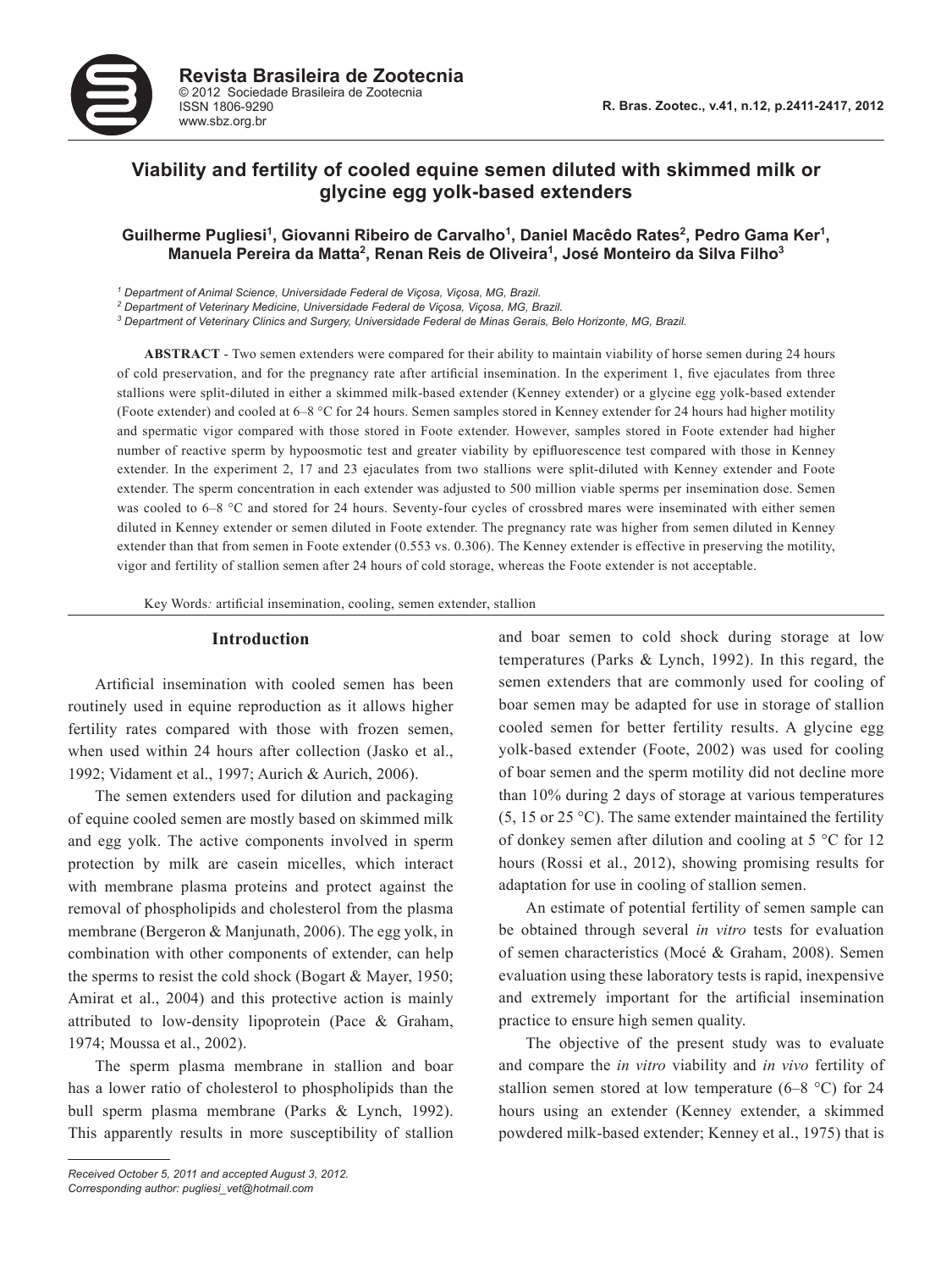commonly used in stallion semen dilution and an extender (Foote extender, a glycine-egg yolk-based extender; Foote, 2002) that is used for boar semen.

## **Material and Methods**

In experiment 1, three stallions of the Mangalarga Marchador breed, 8 to 14 years-old, were selected with no apparent abnormalities of the reproductive tract, as determined on the basis of andrological examination and reproductive history, and kept in  $5 \times 3$  m stalls. Stallions were fed elephant grass (*Pennisetum purpureum)*, concentrate (corn and soybean), and mineral salt and were in good body condition during the period of semen collection for the experiment.

Semen samples were collected in December during the reproductive season in Brazil. Five ejaculates per stallions were used, collected three times a week with the aid of an artificial vagina (adapted Hannover model) using a mare in estrus as dummy. The ejaculates were immediately taken to the laboratory for further processing. Each ejaculate was split into two parts. One part was diluted in Kenney extender, a skimmed milk based extender (Kenney et al., 1975), commonly used for dilution of stallion semen. The other part was diluted in Foote extender, a glycine-egg yolk based extender (Foote, 2002) used for dilution of boar semen. After the dilution, both the parts were packaged in aliquots containing 12 mL of diluted semen with final concentration of  $30 \times 10^6$  viable sperm/mL, and stored in a container (Equitainer®; Hamilton Research, Inc. 66 Woodland Mead, South Hamilton, MA, USA) at 6-8 °C for 24 hours.

The semen quality was evaluated for fresh, diluted and cooled semen. The physical parameters of motility (number of sperm with progressive movement/100 sperm cells) and vigor (status of the sperm motility), scored on a scale from 0 (without movement) to 5 (fast progressive movement), were evaluated under a light microscope (400×) by two trained evaluators who did not know the treatment groups. The sperm morphology of diluted and cooled semen was evaluated after deposition of one drop of semen, previously diluted in saline formaldehyde solution buffered at 37 °C, between slide and cover slip. Counting of 200 sperm cells was done under an optical phase contrast microscope  $(1000\times)$  for enumeration of different types of morphological abnormalities (Brito, 2007; Varner, 2008) and subsequent classification for minor or major defects (Blom, 1972). The integrity of the plasma membrane was evaluated by supravital test and functionality by hyposmotic test (HOST) in the diluted semen before and after the cold storage. The supravital test was done using eosin-nigrosin stain. One

drop (10 µL) of semen was placed together with one drop (10  $\mu$ L) of dye on a slide, and a smear was made after 2 minutes on a hot plate at 37 °C. The sperms classified as intact (viable) membrane were not stained by eosin, while the non-intact (nonviable) membrane showed the pink-red stained nuclei. From each one, a sample of 100 sperm cells were counted under common optical microscope (400×).

For HOST, a solution of 100 mOsmol sucrose-base was used. Aliquots of 1 mL of this solution were placed in tubes at 37 °C and 20 µL of semen sample were added and incubated for 50 minutes in a water bath at 37 °C. Subsequently, the sperms were analyzed by counting 100 sperm cells from each sample in phase contrast microscopy  $(400\times)$ . The cells were classified by the presence or absence of coiled tail (Neild, 1999). The calculations of hyposmotic reaction were done using the formula (reactive sperms by  $HOST = %$  of coiled tails after  $HOST - %$  of coiled tails before HOST) described by Melo & Henry (1999).

The assessment of membrane integrity of the semen after 24 hours of cooling was also verified using the combination of two fluorescent dyes: propidium iodide (PI) and carboxyfluorescein diacetate (CFDA). Sperm showing complete or partial red fluorescence (PI staining) was considered nonviable, while sperm showing green fluorescence was considered viable (Brito, 2007). For CFDA/PI staining, 10 µL of diluted semen after cold storage for 24 hours at  $6-8$  °C was added to a conical tube containing 40 mL of stock solution of CFDA/PI in a dark room at 25 °C. The reading was performed after the homogenization of the conical tube. The slides were prepared (wet preparation) at room temperature and evaluated in fluorescence microscope (1250×), using filters of 480 to 610 nm (fluorescein and rhodamine, respectively).

In experiment 2, the experiment was done from October to February during the reproductive season in Brazil. Semen ejaculates from 2 Mangalarga Marchador breed stallions, at 9 (Stallion 1) and 8 (Stallion 2) years of age, were used. The selection, feeding and management were similar to experiment 1.

To determine the fertility rate of the diluted and coldstored ejaculates after artificial insemination, 38 crossbred Breton-Postier mares, of 4 to 18 years of age, weighing 350 to 500 kg and with good body condition score were used. The mares were selected with no apparent abnormalities of the reproductive tract, as determined by ultrasound examinations and reproductive history (Ginther, 1995). The animals were kept in paddocks. Mares received mineral salt *ad libitum* and supplementation with shopped elephant grass (*Pennisetum purpureum*) and concentrate (corn and soybean).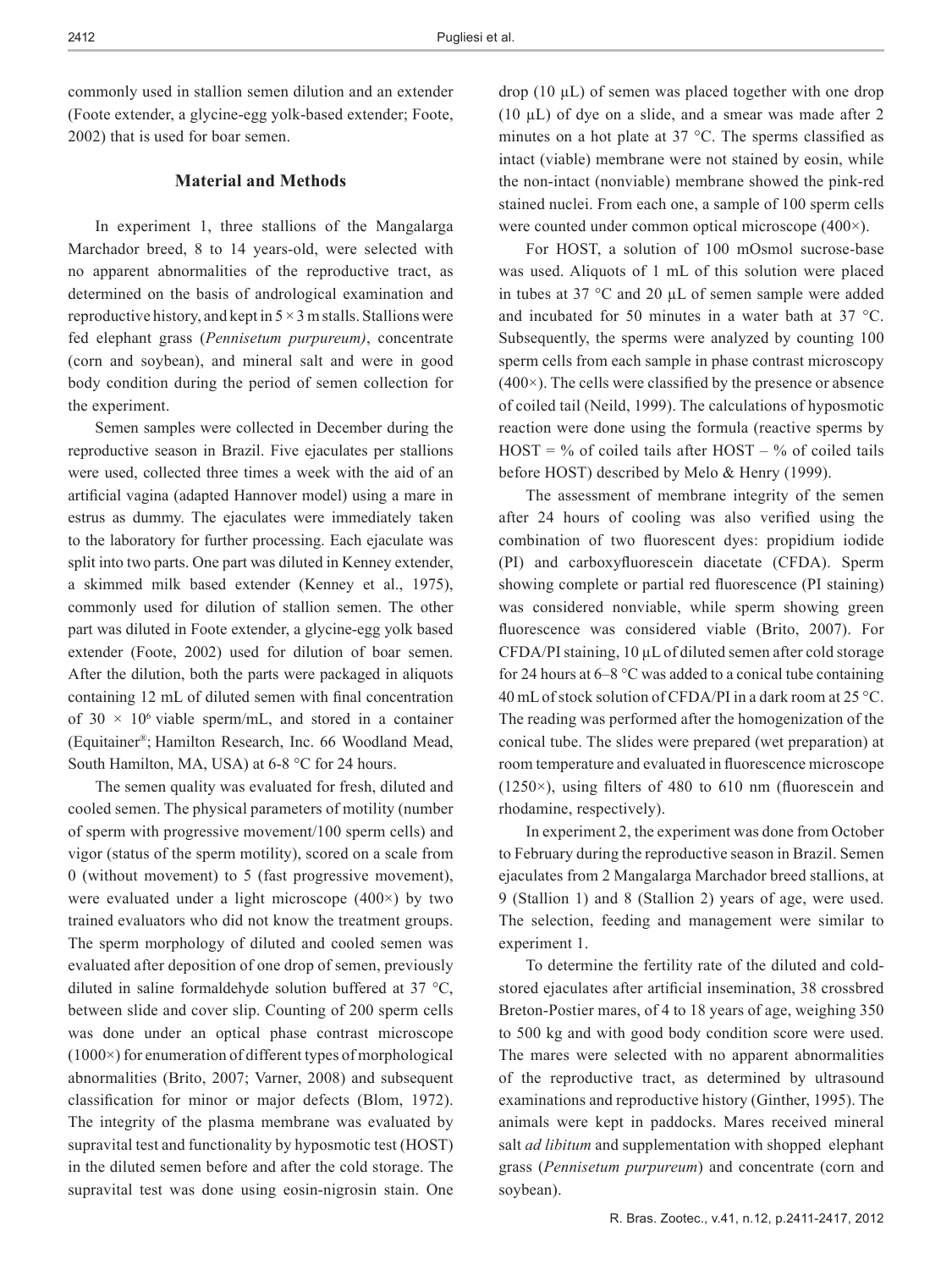Seventeen ejaculates from Stallion 1 and 23 ejaculates from Stallion 2 were collected. The semen collections were done three times a week (Monday, Wednesday, and Friday), with the aid of an artificial vagina (adapted Hannover model) using a mare in estrus as dummy. After collection, the ejaculates were immediately taken to the laboratory for further processing. Each ejaculate was split into two parts and diluted either in Kenney or Foote extender. The dilution with extenders was performed as described in Experiment 1. The concentration of sperm was adjusted to 500 million viable sperms per insemination dose in a final volume of 15 mL. The semen was placed in Equitainer® for cooling at 6-8 °C for 24 hours. The mares were inseminated by semen dose either with Kenney or with Foote extender. Semen from two stallions was used randomly.

The semen quality was evaluated for fresh, diluted and cooled semen for physical and morphological characteristics as described in experiment 1.

The mares were regularly observed and examined, and those which showed estrous signs and/or a follicle greater than 25 mm in diameter, with good uterine conditions (no fluid in the uterine lumen and onset of endometrial edema) were daily monitored by transrectal palpation. After the detection of 30 mm follicles, mares were randomly assigned to two groups: mares inseminated with cooled semen in Kenney extender and mares inseminated with cooled semen in Foote extender. The semen from both stallions was randomly used among the mares. Inseminations were made only on predetermined days (3 times a week - Tuesdays, Thursdays and Saturdays). The semen was deposited in uterine body on the day of detection of a 30-40 mm follicle and repeated until observation of ovulation. Seventy-four estrous cycles from 38 mares were used. The pregnancy diagnosis was made from the 10th to the 13th day after the ovulation by transrectal ultrasonography (Ginther, 1995).

The dependent variables considered were: progressive motility, sperm vigor, sperm morphology, reactivity to HOST, number of viable and nonviable sperms by supravital dye test and number of viable and nonviable sperms by epifluorescence dye test. The data that showed a normal distribution by Shapiro-Wilk test were compared using ANOVA followed by the Student-Newman Keuls test for comparisons between extenders and between stallions. Data that were not normally distributed (spermatic vigor) were transformed to log. The simple Pearson correlation was tested among the variables (progressive motility, reactive to HOST, viable by epifluorescence and viable by supravital test) to verify the possible relationships between the characteristics after cooling. Pregnancy rate in mares was compared by the frequency distribution of Chi-square  $(X<sup>2</sup>)$  to check for possible differences between extenders. The statistical software SAS was used (SAS Institute Inc, version 9.2). The data are given as the mean±SD unless otherwise indicated. A probability of P<0.05 indicated that the difference was significant.

## **Results and Discussion**

In experiment 1, the mean values of progressive motility and sperm vigor of the fresh semen were  $62.7\pm9.3$ sperm/100 sperm and 3.2 $\pm$ 0.3, respectively and did not differ between stallions. For diluted semen before cold storage, there were no differences in any physical and morphological characteristics of sperms between the Kenney and Foote extenders (Table 1). For cooled semen (6-8 °C for 24 hours), progressive motility and sperm vigor of semen diluted with Kenney extender were higher (P<0.05) than that of semen diluted with Foote extender; no difference was found between the extenders in any sperm morphology characteristics. The percentage of sperm defects was higher (P<0.05) in the diluted semen after than before cooling, irrespective of extender.

In experiment 2, the mean values of progressive motility and sperm vigor of the fresh semen were 69.9±5.0% and 3.4±0.3, respectively, and did not differ between stallions. The mean percentage of progressive motility

Table 1 - Mean of data for physical and morphological characteristics of stallion semen diluted in Kenney extender or Foote extender and stored at 6–8 °C for 24 hours

| Parameter $(n=15)$                     | Diluted <sup>1</sup> |                  | Cooled <sup>2</sup> |                  |
|----------------------------------------|----------------------|------------------|---------------------|------------------|
|                                        | Kenney               | Foote            | Kenney              | Foote            |
| Progressive motility (sperm/100 sperm) | $62.3 \pm 9.6$       | $60.0 \pm 11.0$  | $37.0 \pm 9.4a$     | $30.3 \pm 11.0$  |
| Sperm vigor $(0-5)$                    | $3.4\pm0.4$          | $3.1 \pm 0.3$    | $2.4 \pm 0.3a$      | $2.0 \pm 0.5$    |
| Normal sperm (sperm/100 sperm)         | $71.3 \pm 7.5x$      | $72.0 \pm 8.8x$  | $65.7 \pm 8.7$ v    | $67.7 \pm 9.8$ y |
| Major defects (sperm/100 sperm)        | $8.8 \pm 3.8$        | $7.1 \pm 3.0$    | $9.3 \pm 5.3$       | $7.9 \pm 5.0$    |
| Minor defects (sperm/100 sperm)        | $20.0 \pm 7.8$ y     | $22.2 \pm 9.7$ v | $25.0 \pm 7.8x$     | $24.6 \pm 10.9x$ |

a,b - Means with different letters (a, b) in the same row within each semen category (diluted or cooled) differ (P<0.05).

x,y - Means with different letters (x, y) in the same row within each semen extender (Kenney or Foote) differ (P<0.05).

<sup>1</sup> Semen before cooling.

2 Semen after cooling at 6–8 °C for 24 hours.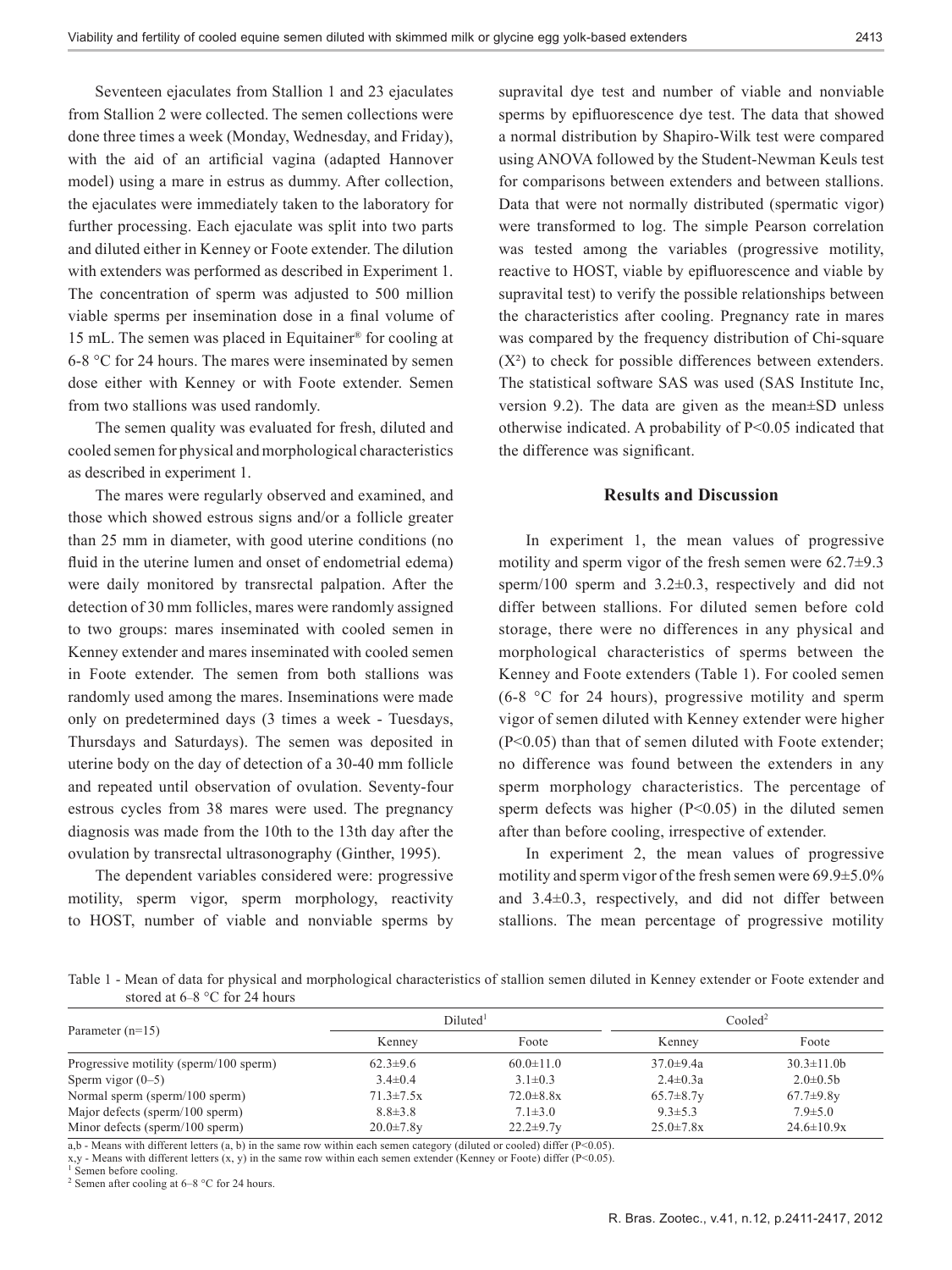and sperm vigor of cooled semen were higher (P<0.05) in Kenney extender  $(51.0 \pm 10.5 \text{ sperm}/100 \text{ sperm}$  and  $3.0 \pm 0.4$ , respectively) than that in Foote extender (42.5±9.9 sperm/ 100 sperm and 2.4±0.5, respectively). The mean values of number of normal sperm/100 sperm in fresh semen (before dilution), semen cooled with Kenney extender, and semen cooled with Foote extender were  $73.4\pm4.3$ ;  $63.0\pm11.1$ ; and 64.2±14.5, respectively. The mean number of normal sperm/100 sperm after cooling at 6–8 °C for 24 hours was lower (P<0.05) in both extenders by the morphology test, but there was no significant difference between extenders. After cooling for 24 hours, the semen diluted in both extenders showed a higher (P<0.05) number of sperm with minor defects compared with those of fresh semen (unpublished data).

The significant higher progressive motility and sperm vigor obtained with Kenney extender in both experiments is probably due to better availability of substrate in this extender (glucose-skimmed milk) in comparison with Foote extender (glycine-egg yolk), a characteristic that provides greater energy support for survival and movement of spermatic cell. Changes in organization of the plasma membrane fluid mosaic can lead to alterations in permeability, functionality and metabolism of sperm cell, which may affect the motility and fertilizing ability (Amann & Graham, 1993). Although the protection mechanism of milk for the sperm is not clearly known, it is believed that phosphocaseinate and β-lactoglobulin are the major components of milk that promote this protection (Batellier et al., 1998; 2001). Another factor that may be correlated to the survival of sperm cells during storage is the amount of energy reserves contained in extender and seminal plasma, which, in the case of exhaustion of reserves, could promote sperm metabolic death, since motility is the process that requires more energy and has a positive correlation with ATP concentrations (Heisnaken et al., 1987; Januaskauskas & Rodriguez-Martinez, 1995). The previous studies using egg yolk in equine semen extenders were equivocal. Some studies (Province et al., 1984; Bruemmer et al., 2002) showed inferiority of egg yolk-based extenders and others (Rota et al., 2004; Melo et al., 2005; Rota et al., 2008) showed superiority of yolk-based extenders on the motility and viability at different periods of storage in comparison with those from milk-based extenders.

Although there was no difference in the number of normal and defective sperms between extenders after cooling in both experiments, the number of sperm defects increased with both extenders compared with fresh diluted semen, and this reinforces the previous studies (Graham, 1996) in which the cooling process promoted irreversible cellular injuries, which may impair the semen fertility. However, the increase was mostly in minor defects and could have been promoted by cold shock. These defects are considered less important than the major defects when considering fertility, and can be compensated by increasing sperm number in insemination dose (Chenoweth, 2005).

In experiment 1, there were no significant differences in the functionality of sperm plasma membrane by HOST and integrity by supravital staining in diluted semen before cooling between Kenney and Foote extenders (Table 2). The data for epifluorescence test on cooled semen was not available in 3 samples in each extender due to lack of semen evaluation within two hours after staining with the fluorescent probes. For cooled semen after 24 hours at 6-8 °C, sperm functionality by HOST and the integrity by epifluoresence was higher (P<0.05) in Foote extender compared with that of Kenney extender; the supravital viability did not differ between extenders. A significant (P<0.05) correlation was observed between HOST and epifluorescence test  $(r = 0.46)$  and between HOST and supravital test  $(r = 0.39)$  combined for extenders (data not shown). No correlations were observed between any other characteristics.

The plasma membrane allows selective transport of important molecules to the sperm cytoplasm and its integrity is important for the reactions necessary for union of male and female gametes (Jeyendran et al., 1984). The two

Table 2 - Mean of data for the number of reactive sperm by HOST, and viable sperm by supravital and epifluorescence test in stallion semen diluted in Kenney extender or Foote extender and stored at 6–8 °C for 24 hours

|                                          | Diluted <sup>1</sup> |                 | Cooled <sup>2</sup> |                   |
|------------------------------------------|----------------------|-----------------|---------------------|-------------------|
| Parameter $(n=15)^3$                     | Kenney               | Foote           | Kenney              | Foote             |
| HOST (reactive sperm/100 sperm)          | $47.5 \pm 15.7$      | $59.2 \pm 13.3$ | $23.6 \pm 11.3a$    | $39.9 \pm 14.0$ b |
| Supravital (viable sperm/100 sperm)      | $61.6 \pm 5.3$       | $72.8 \pm 8.6$  | $34.9 \pm 22.9$     | $47.8 \pm 21.4$   |
| Epifluorescence (viable sperm/100 sperm) | __                   |                 | $22.5 \pm 20.3a$    | $61.0 \pm 14.0$ b |

Means with different letters in the same row within each semen category (diluted or cooled) differ (P<0.05).

HOST - hyposmotic test.

1 Semen before cooling.

2 Semen after cooling at 6–8 °C for 24 hours.

<sup>3</sup> For epifluorescence test for cooled semen n=12.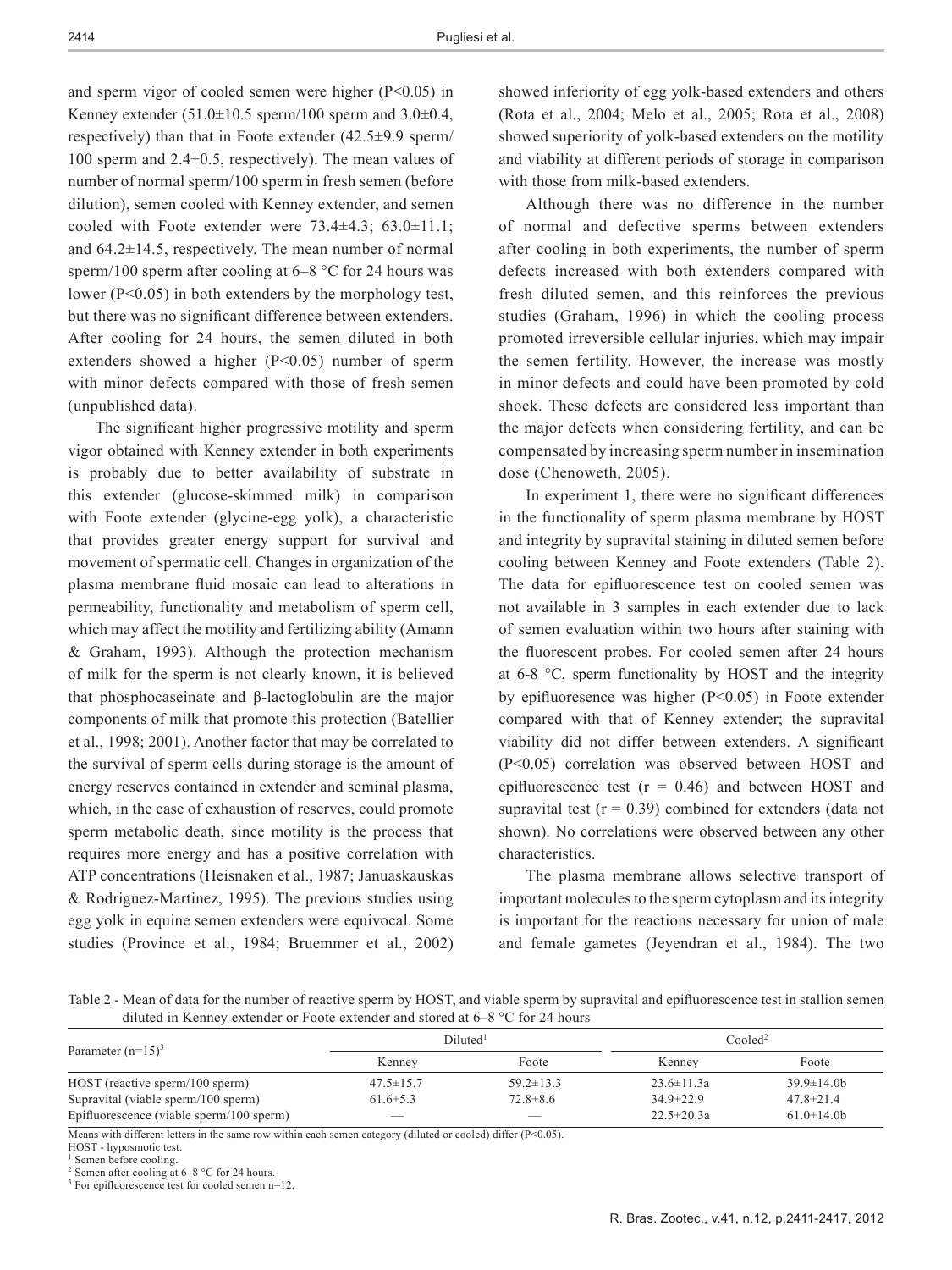extenders were similar in their effect on plasma membrane integrity of cooled sperm by supravital test. However, other studies have shown superiority in the number of viable sperm (range 72 to 90 sperm/100 sperm) by supravital test in extenders containing egg yolk (Melo & Henry, 1999; Nunes et al., 2008). The superiority of Foote extender by the HOST and epifluorescence test suggested that it may give better protection to the plasma membrane during cooling. However, this apparently could not compensate the simultaneous impairment of the motility and vigor of the sperms as shown by the lower pregnancy rate from the semen diluted in Foote extender (Table 3). The decrease in motility in the cooled semen in Foote extender may be attributed to changes in available energy or damage to elements of axoneme that may compromise progressive sperm motility without promoting high injury rate in the plasma membrane (Watson, 1995).

The sperm motility and morphology were the characteristics that best correlated to fertility of the semen in some studies (Dowsett et al., 1984; Daels et al., 1991; Jasko et al., 1992). In addition, in another study (Johansson et al., 2008) a positive correlation between sperm viability by supravital test and sperm motility were observed in stallion semen. In contrast with the present study, an association between sperm motility and integrity or functionality of its plasma membrane was not found. In this regard, for an effective evaluation of semen samples, several *in vitro* tests for different sperm characteristics are required. Since the process of fertilization of an oocyte by a sperm is complex, an *in vitro* test for measuring a single attribute of sperm may not be a foolproof method to assess the quality of semen. Further studies are indicated for the comprehensive examination of different forms of damage in the sperm during the cooling that impair the fertility of the semen.

The pregnancy rate did not differ significantly between stallions 1 and 2, combined for the two extenders (Table 3). Thus, data from the two stallions was combined. The pregnancy rate was higher  $(P<0.05)$  for semen with Kenney extender than that for Foote extender.

Table 3 - Pregnancy rates (number of pregnancy/cycle) of mares inseminated with stallion semen diluted and cooled in Kenney extender or Foote extender at 6–8 °C for 24 hours

| 110 ur 3   |                 |                |  |
|------------|-----------------|----------------|--|
|            | Kenney $(n=38)$ | Foote $(n=36)$ |  |
| Stallion 1 | 0.438(7/16)     | 0.267(4/15)    |  |
| Stallion 2 | 0.636(14/22)    | 0.333(7/21)    |  |
| Overall    | 0.553a(21/38)   | 0.306b(11/36)  |  |

Percentages with different letters in the same row differ (P<0.05).

The higher pregnancy rate observed with the Kenney extender (21/38 cycles) compared with the Foote extender (11/36 cycles) is consistent with higher motility and vigor observed *in vitro* for the Kenney extender in both experiments and indicates a better relationship between these characteristics with fertility than plasma membrane assessments. The lower pregnancy rate in semen diluted with Foote extender could also be due to presence of egg yolk, which has been shown to contain progesterone (mean of immunoreactive progesterone, 13.7±2.9 mg/yolk; Möstl et al., 2001). Progesterone could lead to a premature sperm capacitation, leading to reduced fertility. Progesterone can bind to receptors on plasma membrane of equine sperm (Cheng et al., 1998), an important step in the acrosomal reaction process. The fertility obtained in this study with Kenney extender was similar to those obtained in many studies using milk-based extenders (Douglas-Hamilton et al., 1984; Jasko et al., 1992; Batellier et al., 1998).

The pregnancy rate for the semen with Foote extender was lower compared with that reported by others (Carvalho et al., 1997; Silva Filho et al., 1998; Melo et al., 2005) who also used egg yolk-based extenders. Thus, adaptations or modifications of Foote extender for the dilution of stallion semen may be a topic for further studies so as to improve the maintenance and protective ability of this semen extender. The possible modifications could be the addition of larger amounts of an energy constituent such as glucose to provide more energy in the form of ATP and thus avoid the metabolic death of the sperm.

### **Conclusions**

Foote extender, a glycine-egg yolk-based semen extender, is not effective in preserving the semen characteristics (progressive motility and sperm vigor) and does not give acceptable fertility rate after insemination with diluted equine semen cooled to 6-8 °C for 24 hours. On the other hand, the Kenney extender is a superior option for diluting equine semen in programs of artificial insemination with cooled semen.

### **Acknowledgments**

This experiment was carried out at the Equine Sector of Universidade Federal de Viçosa, Brazil, with support from CNPq, FAPEMIG and CAPES. The authors thank Dr. M. A. Beg, from University of Wisconsin for suggestions and Dr. A. M. Borges, from Universidade Federal de Minas Gerais for assistance with measurement of extender osmolarity.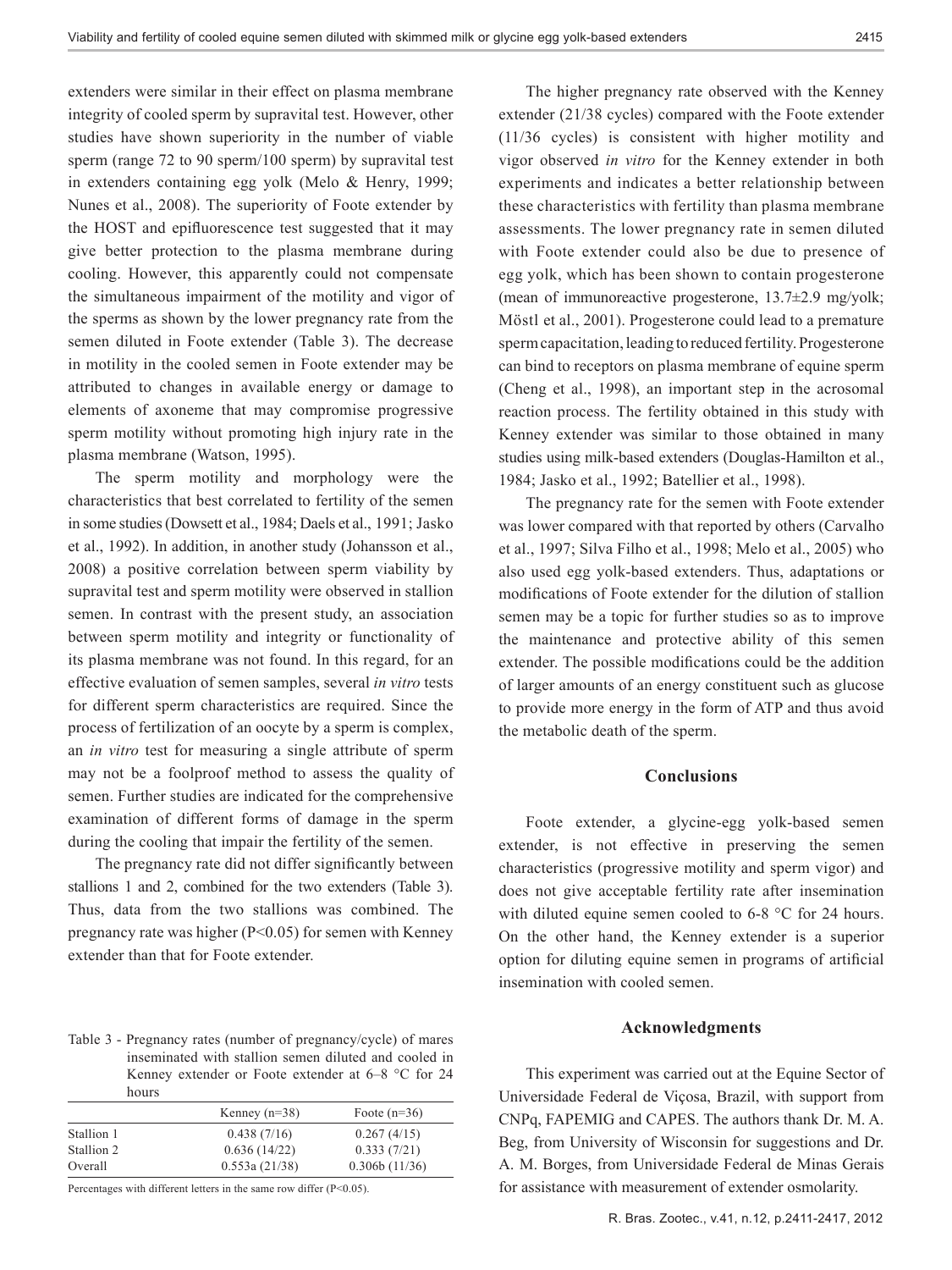#### **References**

- AMANN, R.P.; GRAHAM, J.K. Spermatozoa functional. In: MCKINNON, A.O.; VOSS, J.L. (Eds.) **Equine reproduction**. 1.ed. Philadelphia: Lea and Febiger, 1993. p.715-745.
- AMIRAT, L.; TAINTURIER, D.; JEANNEAU, L. et al. Bull semen in vitro fertility after cryopreservation using egg yolk LDL: a comparison with optidyl, a commercial egg yolk extender. **Theriogenology**, v.61, p.895-907, 2004.
- AURICH, J.; AURICH, C. Developments in European horse breeding and consequences for veterinarians in equine reproduction. **Reproduction in Domestic Animals**, v.41, p.275-279, 2006.
- BATELLIER, F.; DUCHAMP, G.; VIDAMENT, M. et al. Delayed insemination is successful with a new extender for storing fresh equine semen at 15°C under aerobic conditions. **Theriogenology**, v.50, p.229-236, 1998.
- BATELLIER, F.; VIDAMENT, M.; FAUQUANT, J. et al. Advances in cooled semen technology. **Animal Reproduction Science**, v.68, p.181-190, 2001.
- BERGERON, A.; MANJUNATH, P. New insights towards understanding the mechanisms of sperm protection by egg yolk and milk. **Molecular Reproductive Development**, v.73, p.1338-1344, 2006.
- BLOM, E. The ultrastructure of some characteristic sperm defects and a proposal for a new classification on the bull spermiogram. In: SIMPOSIO INT DI ZOOTECHINIA, 7., 1972, Milan. **Proceedings…** Milan, 1972. p.125-139.
- BOGART, R.; MAYER, D.T. The effects of egg yolk on the various physical and chemical factors detrimental to spermatozoan viability. **Journal of Animal Science**, v.9, p.143-152, 1950.
- BRITO, L.F.C. Evaluation of stallion sperm morphology. **Clinical and Technology in Equine Practice**, v.6, p.249-264, 2007.
- BRUEMMER, J.E.; COY, R.C.; SQUIRES, E.L. et al. Effect of pyruvate on the function of stallion spermatozoa stored for up to 48 hours. **Journal of Animal Science**, v.80, p.12-18, 2002.
- CARVALHO, G.R.; SILVA FILHO, J.M.; FONSECA, F.A. Fertilidade do sêmen eqüino diluído, resfriado a 20 °C e transportado. **Revista Brasileira de Zootecnia**, v.26, p.473-478, 1997.
- CHENG, F.P.; FAZELI, A.R.; HAGE, W.J. et al. Progesterone-induced acrosome reaction in stallion spermatozoa is mediated by a plasma membrane progesterone receptor. **Biology of Reproduction**, v.59, p.733-742, 1998.
- CHENOWETH, P.J. Genetic sperm defects. **Theriogenology**, v.64, p.457-468, 2005.
- DAELS, P.F.; HUGHES, J.P.; STABENFELDT, G.H. Reproduction in horses. In: CUPPS, P.T. (Ed.) **Reproduction in domestic animals**. 4.ed. San Diego: Academic, 1991. p.413-444.
- DOUGLAS-HAMILTON, D.H.; OSOL, R.; OSOL, G. et al. A field study of fertility of transported equine semen. **Theriogenology,** v.22, p.291-304, 1984.
- DOWSETT, K.F.; OSBORNE, H.G.; PATTIE, W.A. Morphological characteristics of stallion's spermatozoa. **Theriogenology**, v.22, p.463-472, 1984.
- FOOTE, R.H. Within-herd use of boar semen at 5 °C, with a note on eletronic monitoring of oestrus. **Reproduction in Domestic Animals**, v.37, p.62-63, 2002.
- GINTHER, O.J. **Ultrasonic imaging and animal reproduction**: Book 2, Horses. Cross Plains, WI: Equiservices Publishing, 1995. 394p.
- GRAHAM, J.K. Cryopreservation of stallion spermatozoa. **Veterinary Clinic in North American: Equine Practice**, v.12, p.131-147, 1996.
- HEISNAKEN, M.L.; PIRHONEN, A.; KOSKINEN, E. et al. Motility and ATP content of extended equine spermatozoa in different storage conditions. **Journal of Reproduction and Fertility**, v.35 (Suppl), p.103-110, 1987.
- JANUSKAUSKAS, A.; RODRIGUEZ-MARTINEZ, H. Assessment of sperm viability by measurement of ATP, membrane integrity and moyility in frozen/thawed bull semen. **Acta Veterinary Scandnava**, v.36, p.571-574, 1995.
- JASKO, D.J.; SQUIRES, E.L.; MORAN, D.M. et al. Comparison of pregnancy rates utilizing fresh, cooled and frozen semen. In: INTERNATIONAL CONGRESS ANIMAL REPRODUCTION, 12., 1992, Haugue. **Proceedings…** Hague, Netherlands, 1992. p.649-660.
- JEYENDRAN, R.S.; VAN der VEN, H.H.; PEREZ-PELADEZ, M. et al. Development of an assay to assess the functional integrity of human sperm membrane and its ralationship to other characteristcs. **Journal of Reproduction and Fertility**, v.70, p.219-228, 1984.
- JOHANSSON, C.S.; MATSSON, F.C.; LEHN-JENSEN, H. et al. Equine spermatozoa viability comparing the NucleoCounter SP-100 and the eosin–nigrosin stain. **Animal Reproduction Science,** v.107, p.325-326, 2008.
- KENNEY, R.M.; BERGMAN, R.V.; COOPER, W.L. Minimal contamination techniques and preliminary findings. In: ANNUAL CONFERENCE OF AMERICAN ASSOCIATION OF EQUINE PRACTITIONERS, 1975, Boston. **Proceedings...** Boston, 1975. v.21, p.327-336.
- MELO, M.I.V.; HENRY, M.; BEKER, A.R.C.L. Teste hiposmótico para avaliação da viabilidade do sêmen eqüino resfriado com diferentes diluidores. **Arquivo Brasileiro de Medicina Veterinária e Zootecnia**, v.57, p.757-763, 2005.
- MELO, M.I.V.; HENRY, M. Teste hiposmótico na avaliação do sêmen equino. **Arquivo Brasileiro de Medicina Veterinária e Zootecnia**, v.51, p.71-78, 1999.
- MOCÉ, E.; GRAHAM, J.K. In vitro evaluation of sperm quality. **Animal Reproduction Science**, v.105, p.104-108, 2008.
- MÖSTL, E.; SPENDIER, H.; KOTRSCHAL, H. Concentration of immunoreactive progesterone and androgens in the yolk of hen's eggs (*Gallus domesticus*). **Veterinary Medicine Austria**, v.88, p.62-65, 2001.
- MOUSSA, M.; MARINET, V.; TRIMECHE, A. et al. Low density lipoproteins extracted from hen egg yolk by an easy method: cryoprotective effect on frozen–thawed bull semen. **Theriogenology**, v.57, p.1695-1706, 2002.
- NEILD, D.M.; CHAVES, M.G.; FLORES, M. et al. Hypoosmotic test in equine spermatozoa. **Theriogenology**, v.51, p.721-727, 1999.
- NUNES, D.B.; ZORZATTO, J.R.; COSTA SILVA, E.V. Efficiency of short-term storage of equine semen in a simple-design cooling system. **Animal Reproduction Science**, v.104, p.434-439, 2008.
- PACE, M.M.; GRAHAM, E.F. Components in egg yolk which protect bovine spermatozoa during freezing. **Journal of Animal Science**, v.39, p.1144-1149, 1974.
- PARKS, J.E.; LYNCH, D.V. Lipid composition and thermotropic phase behavior of boar, bull, stallion, and rooster sperm membranes. **Cryobiology**, v.29, p.255-256, 1992.
- PROVINCE, C.A.; AMANN, R.P.; PICKETT, B.W. et al. Extenders for preservation of canine and equine spermatozoa at 5 °C. **Theriogenology**, v.22, p.409-415, 1984.
- ROSSI, R.; SILVA FILHO, J.M.; PALHARES, M. et al. Efeito do número de inseminações artificiais sobre a fertilidade de éguas inseminadas com sêmen asinino diluído e resfriado a 5ºC por 12 horas de armazenamento. **Arquivo Brasileiro de Medicina Veterinária e Zootecnia**, v.64, p.114-119, 2012.
- ROTA, A.; FURZI, C.; PANZANI, D. et al. Studies on motility and fertility of cooled stallion spermatozoa. **Reproduction in Domestic Animals**, v.39, p.103-109, 2004.
- ROTA, A.; MAGELLI, C.; PANZANI, D. et al. Effect of extender, centrifugation and removal of seminal plasma on cooled-preserved Amiata donkey spermatozoa. **Theriogenology**, v.69, p.176-185, 2008.